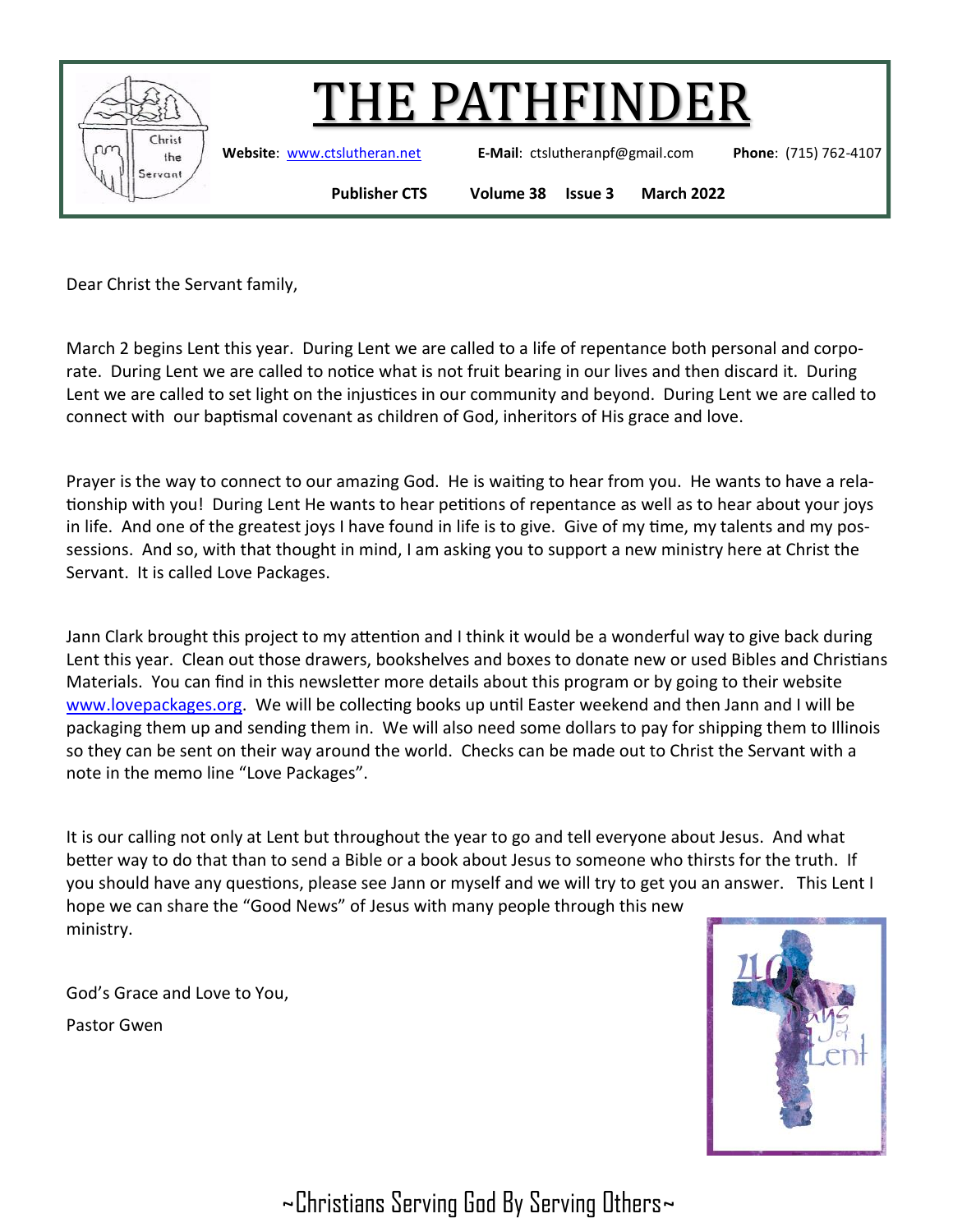

**Website**: [www.ctslutheran.net](http://www.ctslutheran.net/) **E-Mail**: ctslutheranpf@gmail.com **Phone**: (715) 762-4107

**Publisher CTS Volume 38 Issue 3 March 2022**



# **Lenten Wednesdays 2022 Christ the Servant and First Congregational Church\***

**Ash Wednesday**- March 2, 2022 6:30 p.m. Holy Communion and Imposition of Ashes.

### **5 Wednesdays of Lent Theme: "Turning Toward God's Abundance".**

| 1 <sup>st</sup> Wed-March 9th  | Scripture: Luke 4:1-13         | Topic: "Faithfulness" - The temptation of Jesus |
|--------------------------------|--------------------------------|-------------------------------------------------|
| 2 <sup>nd</sup> Wed-March 16th | Scripture: Luke 13:31-35       | Topic: "Mercy" - Lament over Jerusalem          |
| 3rd Wed-March 23th             | Scripture: Luke 13:1-9         | Topic: "Compassion" - The Barren Fig Tree       |
| 4 <sup>th</sup> Wed-March 30th | Scripture: Luke 15:1-3, 11b-32 | Topic: "Forgiveness" - The Prodigal Son         |
| 5 <sup>th</sup> Wed-April 6th  | Scripture: John 12:1-8         | Topic: "Love" - Mary anoints Jesus              |

#### **Lenten Wednesday Service Schedule**

- **5:30 p.m.** We will have a simple soup supper. Please sign-up on the sheet on the bulletin board next to the office for soup, bread, juice and dessert.
- **6:00p.m.** Service begins. Holden Evening Prayer will be used for as the order of worship for all five Wednesdays. Mark Donner lead the singing portion.

There will be an offering taken at the end of worship. Checks and envelopes will go to the respective church. Loose change and bills will be given to the Lord's Cupboard.

# **Holy Week Services - All Are Welcome**

Maundy Thursday Holy Communion - Thursday April 14, 2022 6:30 p.m.

Good Friday Tenebrae - Friday April 15, 2022 6:30 p.m.

Easter Sunday Resurrection of Our Lord Worship - April 17, 2022 9:30 a.m.



# **\*All services will be held at Christ the Servant**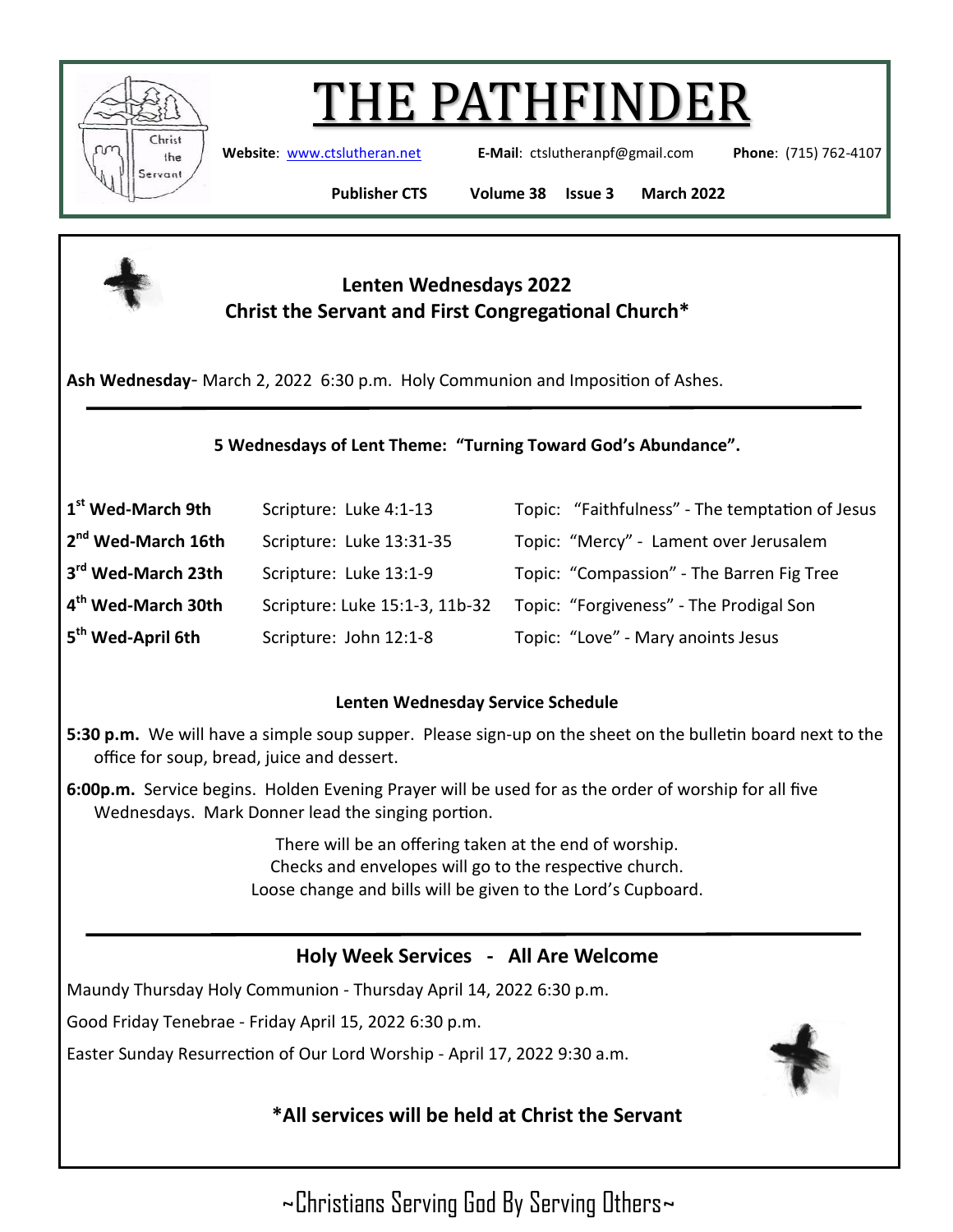

**Website**: [www.ctslutheran.net](http://www.ctslutheran.net/) **E-Mail**: ctslutheranpf@gmail.com **Phone**: (715) 762-4107

**Publisher CTS Volume 38 Issue 3 March 2022**

ristian Bod

# Love Packages

We are collecting Christian materials (see below) and cash for Love Packages. You can learn more about them by visiting their website @lovepackages.org.

Acceptable donations:

- Bible New or gently used
- Reference Materials—Bible Dictionaries Concordances **Commentaries**
- Books—Christian non-fiction
- Magazines and Daily Devotionals—Christian publishers
- CD's movies—from well know speakers
- \*\*No VHS, tapes, records\*\*
- \*\*No Lutheran Catechisms or Guideposts Publications \*\*

So clean out those book shelves and bring them in to the church. We also need cash to sent the items to Love Packages. Any questions, ask Pastor Gwen or Jann Clark.

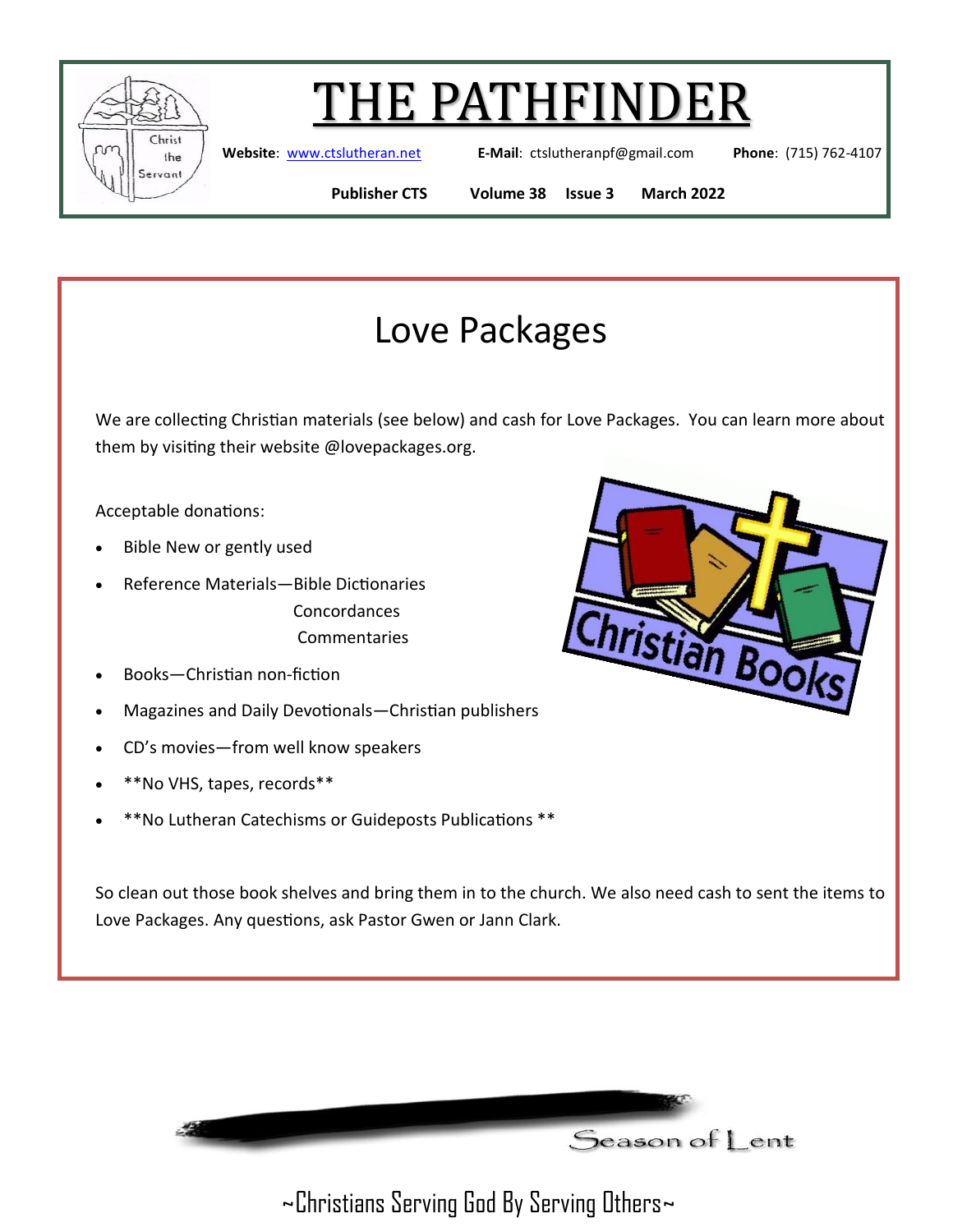

**Website**: [www.ctslutheran.net](http://www.ctslutheran.net/) **E-Mail**: ctslutheranpf@gmail.com **Phone**: (715) 762-4107

**Publisher CTS Volume 38 Issue 3 March 2022**



### **Pastor's Office Hours**

| March 2nd  | 2:00-5:00 pm |
|------------|--------------|
| March 7th  | 1:00-4:00 pm |
| March 9th  | 2:00-5:00 pm |
| March 14th | 1:00-4:00 pm |
| March 16th | 2:00-5:00 pm |
| March 21st | 1:00-4:00 pm |
| March 23rd | 2:00-5:00 pm |
| March 28th | 1:00-4:00 pm |
| March 30th | 2:00-5:00 pm |
|            |              |

### **Lenten Services**

March 2nd Ash Wednesday 6:30 pm March 9th Soup 5:30 pm/Service 6:00 pm March 16th Soup 5:30 pm/Service 6:00 pm March 23rd Soup 5:30 pm/Service 6:00 pm March 30th Soup 5:30 pm/Service 6:00 pm

# **Sunday Monday School**

March 7th 4:15 pm –5:15 pm March 21st 4:15 pm –5:15 pm

# **World Day of Prayer**

March 4th World Day of Prayer Peace Lutheran Church 1:00 pm-3:00 pm

#### **Women's Group—Tuesday**

March 1st 10:00 am-2:00 pm March 8th 10:00 am-2:00 pm March 15th 10:00 am-2:00 pm March 22nd 10:00 am-2:00 pm March 29th 10:00 am-2:00 pm

### **Confirmation—Wednesday**

| March 2nd  | 4:00 pm-5:00 pm |
|------------|-----------------|
| March 9th  | 4:00 pm-5:00 pm |
| March 16th | 4:00 pm-5:00 pm |
| March 23rd | 4:00 pm-5:00 pm |
| March 30th | 4:00 pm-5:00 pm |

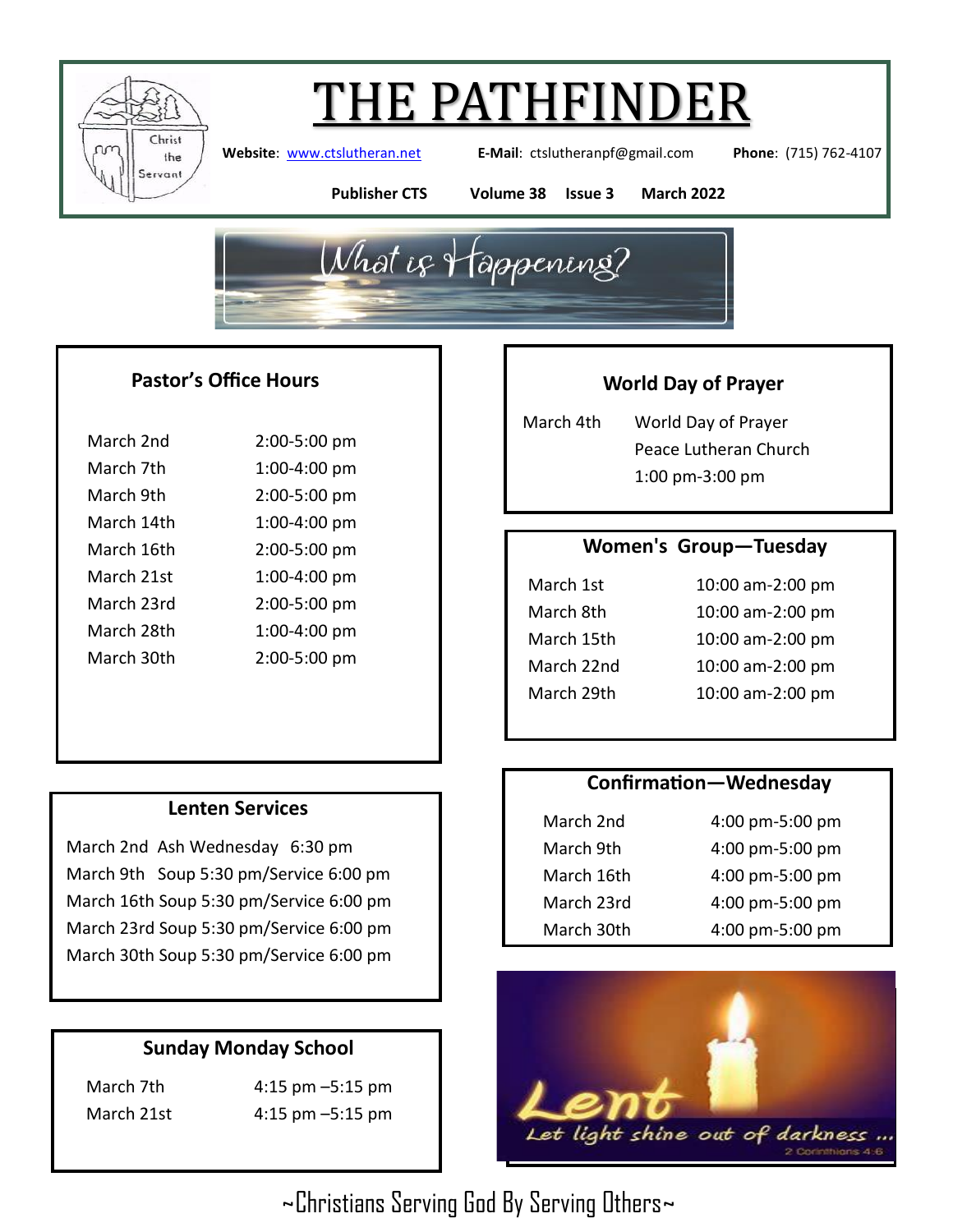

**Website**: [www.ctslutheran.net](http://www.ctslutheran.net/) **E-Mail**: ctslutheranpf@gmail.com **Phone**: (715) 762-4107

**Publisher CTS Volume 38 Issue 3 March 2022**



# **March Bible Readings**

### **March 6th —1st Sunday of Lent**

First Lessons Deuteronomy 26:1-11 Psalm 92:1-2, 9-16 . Second Lesson Romans 10 :8b-13 Gospel Lesson Luke 4:1-13 p.

### **March 13th—2nd Sunday of Lent**

First Lessons Genesis 15:1-12, 17-18 Psalm 27 Second Lesson Philippians 3 :17---4 :1 Gospel Lesson Luke 13:31-35p.

#### **March 20th—3rd Sunday of Lent**

First Lessons Isaiah 55:1-9 Psalm 63:1-8 Second Lesson I Corinthians 10 :1-13 Gospel Lesson Luke 13:1-9

### **March 27th—4th Sunday of Lent**

First Lessons Joshua 5:9-12 Psalm 32 Second Lesson 2 Corinthians 5 :16-21 Gospel Lesson Luke 15:1-3, 11b-32



**Therefore confess your sins to one another, and pray for one another, that you may be healed… James 5:16.**

> *Please remember these people and requests in your prayers.*

**Health/Concerns**: Sheila, Cyndi, Pete, Dina, Bob, Chip, Bernice, Tim, Jessica, Harold, Carol, Paul, Allen, Fred, Rodney, and Chuck.

**Military:** Anton, Allesa Marrie, Amy Smith, and Natalie.

CTS Church Council, Men's Group, WELCA, Quilting Ministry, Adult Bible Studies, CTS Youth, AIDS orphans in Malawi, Hunger and poverty in the world, and those struggling with the Coronavirus.